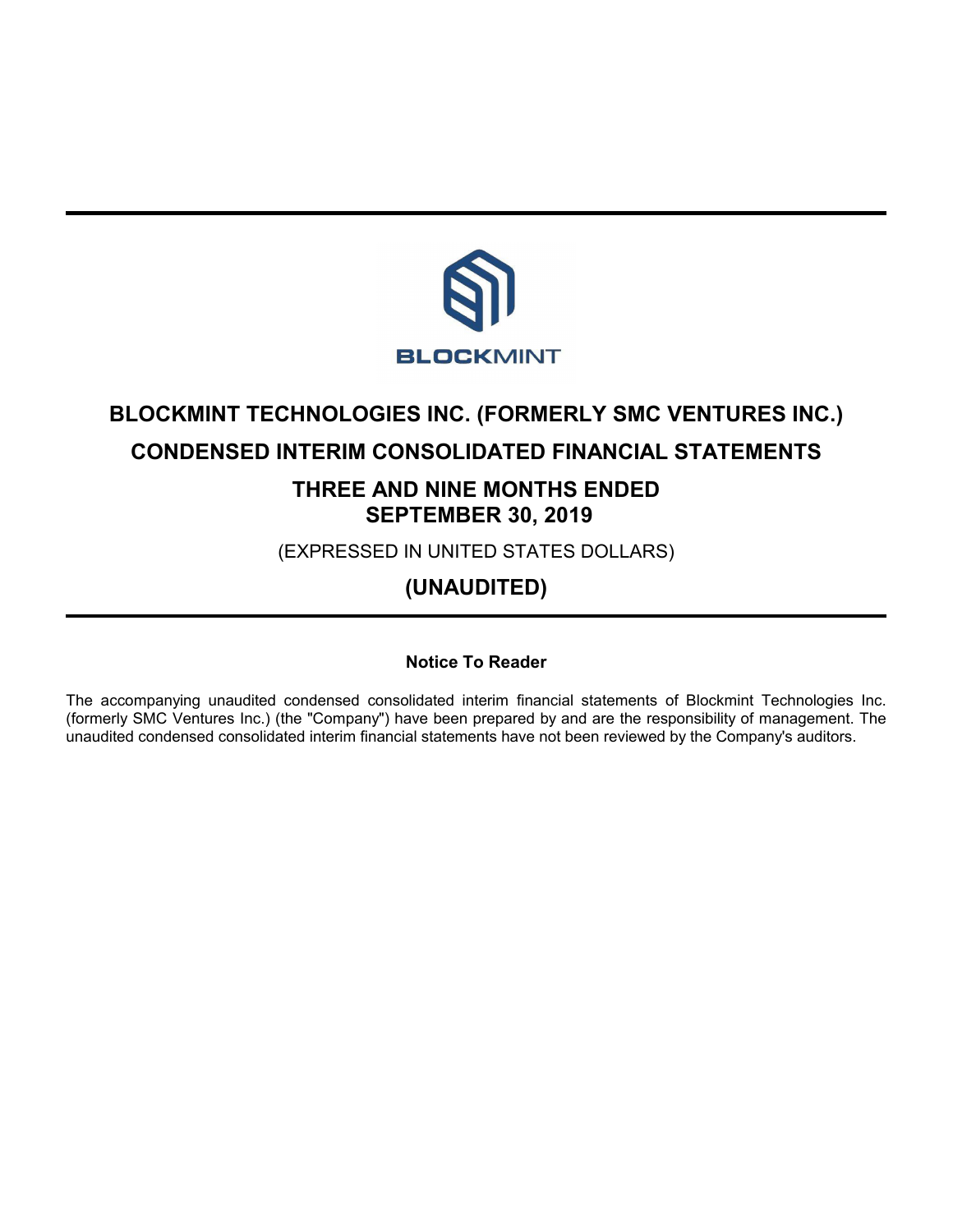# **Blockmint Technologies Inc. (formerly SMC Ventures Inc.) Condensed Interim Consolidated Statements of Financial Position (Expressed in United States Dollars)**

**Unaudited**

|                                                    | As at<br>September 30,<br>2019 | As at<br>December 31,<br>2018 |
|----------------------------------------------------|--------------------------------|-------------------------------|
| <b>ASSETS</b>                                      |                                |                               |
| <b>Current assets</b>                              |                                |                               |
| Cash                                               | \$<br>3,020,307                | \$<br>3,232,402               |
| Receivables                                        | 9,232                          |                               |
| Prepaid expenses                                   | 991                            | 52,500                        |
| Digital currency (note 5)                          | 679                            | 552                           |
| <b>Total current assets</b>                        | 3,031,209                      | 3,285,454                     |
| Equipment (note 6)                                 | 12,311                         | 18,466                        |
| Intangible asset (note 7)                          | 17,500                         | 17,500                        |
| <b>Total assets</b>                                | \$<br>3,061,020                | \$<br>3,321,420               |
| <b>EQUITY AND LIABILITIES</b>                      |                                |                               |
| <b>Current liabilities</b>                         |                                |                               |
| Accounts payable and accrued liabilities (note 10) | \$<br>41,057                   | \$<br>51,769                  |
| <b>Total current liabilities</b>                   | 41,057                         | 51,769                        |
| <b>Equity</b>                                      |                                |                               |
| Share capital (note 8)                             | 8,884,433                      | 5,049,154                     |
| Warrant reserve (note 9)                           | 17,500                         | 47,800                        |
| Contributed surplus (note 9)                       | 30,300                         |                               |
| Accumulated other comprehensive loss               | (350)                          |                               |
| <b>Deficit</b>                                     | (5,911,920)                    | (1,827,303)                   |
| Total equity                                       | 3,019,963                      | 3,269,651                     |
| <b>Total equity and liabilities</b>                | \$<br>3,061,020                | \$<br>3,321,420               |

Nature of operations and going concern (note 1)

# **Approved by:**

"Nelson Ijih", Director

"Colin Watt", Director

The accompanying notes to the unaudited condensed consolidated interim financial statements are an integral part of these statements.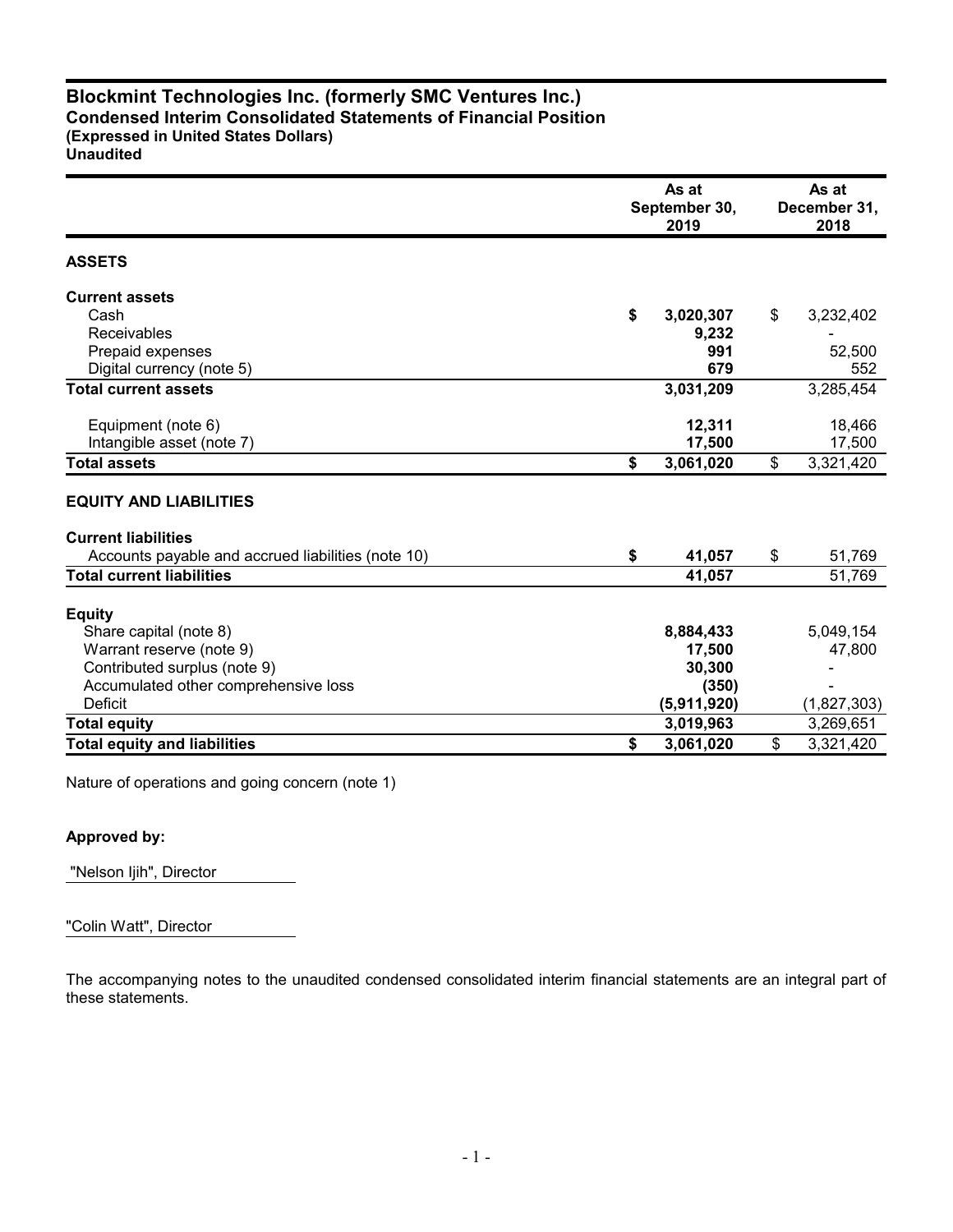# **Blockmint Technologies Inc. (formerly SMC Ventures Inc.) Condensed Interim Consolidated Statements of Loss and Comprehensive Loss**

# **(Expressed in United States Dollars)**

**Unaudited**

|                                                         | <b>Three Months</b><br><b>Ended</b><br>2019 |            | <b>Three Months</b><br><b>Ended</b><br>September 30, September 30, September 30, September 30,<br>2018 |            | <b>Nine Months</b><br><b>Ended</b><br>2019 |               | <b>Nine Months</b><br><b>Ended</b><br>2018 |
|---------------------------------------------------------|---------------------------------------------|------------|--------------------------------------------------------------------------------------------------------|------------|--------------------------------------------|---------------|--------------------------------------------|
| Revenue                                                 |                                             |            |                                                                                                        |            |                                            |               |                                            |
| Digital currency mined                                  | \$                                          |            | \$                                                                                                     | 1,129      | \$                                         |               | \$<br>1,583                                |
| <b>Operating expenses</b>                               |                                             |            |                                                                                                        |            |                                            |               |                                            |
| Business development and promotion                      |                                             | 762        |                                                                                                        | 10,056     |                                            | 19,191        | 15,366                                     |
| Consulting (note 10)                                    |                                             | 21,907     |                                                                                                        | 122,980    |                                            | 205,010       | 353,187                                    |
| Depreciation                                            |                                             | 2,052      |                                                                                                        | 12,796     |                                            | 6,155         | 25,593                                     |
| Management fees and salaries (note 10)                  |                                             | 34,767     |                                                                                                        | 91,667     |                                            | 183,014       | 297,902                                    |
| Office and miscellaneous                                |                                             | 22,439     |                                                                                                        | (40, 103)  |                                            | 98,938        | 263,770                                    |
| Professional fees (note 10)                             |                                             | 6,324      |                                                                                                        | 71,585     |                                            | 73,747        | 95,192                                     |
| Salaries and wages                                      |                                             | 3,781      |                                                                                                        | 279,409    |                                            | 41,427        | 279,409                                    |
| Total operating expenses                                |                                             | 92,032     |                                                                                                        | 548,390    |                                            | 627,482       | 1,330,419                                  |
| Loss before other items                                 |                                             | (92, 032)  |                                                                                                        | (547, 261) |                                            | (627, 482)    | (1,328,836)                                |
| Foreign exchange loss                                   |                                             | (92)       |                                                                                                        | 2,515      |                                            | 1,503         | 2,126                                      |
| Revaluation of digital currency                         |                                             | (370)      |                                                                                                        |            |                                            | 127           |                                            |
| Transaction cost (note 4)                               |                                             |            |                                                                                                        |            |                                            | (3, 458, 765) |                                            |
| Net loss for the period                                 | \$                                          | (92, 494)  | \$                                                                                                     | (544, 746) | \$                                         | (4,084,617)   | \$<br>(1,326,710)                          |
| Other comprehensive income (loss)                       |                                             |            |                                                                                                        |            |                                            |               |                                            |
| Gain on currency translation                            |                                             | (3,881)    |                                                                                                        |            |                                            | (425)         |                                            |
| Total comprehensive loss for the period                 | \$                                          | (96, 375)  | \$                                                                                                     | (544, 746) | \$                                         | (4,085,042)   | \$<br>(1,326,710)                          |
| <b>Basic and diluted net loss per share (note 11)</b>   | \$                                          | (0.00)     | \$                                                                                                     | (0.02)     | \$                                         | (0.10)        | \$<br>(0.06)                               |
| Weighted average number of common shares<br>outstanding |                                             | 44,269,068 |                                                                                                        | 26,251,640 |                                            | 40,969,173    | 21,433,447                                 |

The accompanying notes to the unaudited condensed consolidated interim financial statements are an integral part of these statements.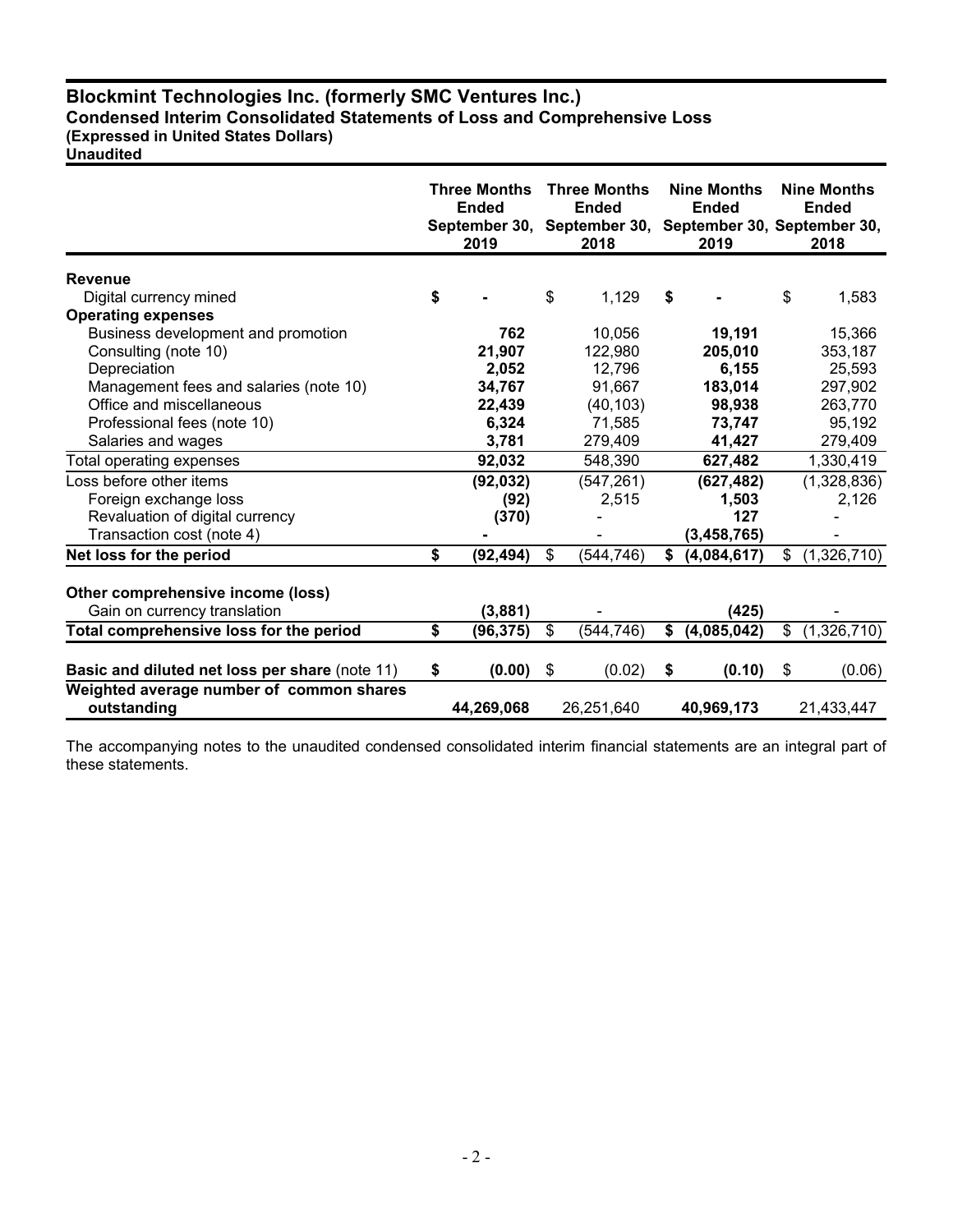# **Blockmint Technologies Inc. (formerly SMC Ventures Inc.) Condensed Interim Consolidated Statements of Cash Flows (Expressed in United States Dollars) Unaudited**

|                                                   | <b>Nine Months</b><br><b>Ended</b><br>2019 | <b>Nine Months</b><br><b>Ended</b><br>September 30, September 30,<br>2018 |
|---------------------------------------------------|--------------------------------------------|---------------------------------------------------------------------------|
| <b>Operating activities</b>                       |                                            |                                                                           |
| Net loss for the period                           | (4,084,617)<br>\$                          | \$(1,326,710)                                                             |
| Adjustments for:                                  |                                            |                                                                           |
| Depreciation                                      | 6,155                                      | 25,593                                                                    |
| Revaluation of digital currency                   | (127)                                      |                                                                           |
| Foreign exchange<br><b>Transaction cost</b>       | (350)                                      |                                                                           |
| Changes in non-cash working capital items:        | 3,458,765                                  |                                                                           |
| Receivables and prepaid expenses                  | 48,934                                     | (80, 349)                                                                 |
| Digital currency                                  |                                            | (1, 583)                                                                  |
| Accounts payable and accrued liabilities          | (49, 074)                                  | 93,206                                                                    |
| Net cash used in operating activities             | (620, 314)                                 | (1, 289, 843)                                                             |
| <b>Investing activities</b>                       |                                            |                                                                           |
| Purchase of equipment                             |                                            | (153, 560)                                                                |
| Cash from Arrangement Agreement                   | 408,219                                    |                                                                           |
| Net cash provided by (used in) investing activity | 408,219                                    | (153, 560)                                                                |
| <b>Financing activities</b>                       |                                            |                                                                           |
| Proceeds from issuance of common shares           |                                            | 5,143,944                                                                 |
| Share issue costs                                 |                                            | (64, 491)                                                                 |
| Net cash provided by financing activities         |                                            | 5,079,453                                                                 |
| Net change in cash                                | (212,095)                                  | 3,636,050                                                                 |
| Cash, beginning of period                         | 3,232,402                                  |                                                                           |
| Cash, end of period                               | \$<br>3,020,307                            | \$3,636,051                                                               |
| <b>Supplemental information:</b>                  |                                            |                                                                           |
| Warrants issued for intangible asset (note 9)     | \$                                         | 17,500<br>\$                                                              |
| Warrants issued for share issue costs (note 8)    | \$                                         | \$<br>30,300                                                              |
|                                                   |                                            |                                                                           |

The accompanying notes to the unaudited condensed consolidated interim financial statements are an integral part of these statements.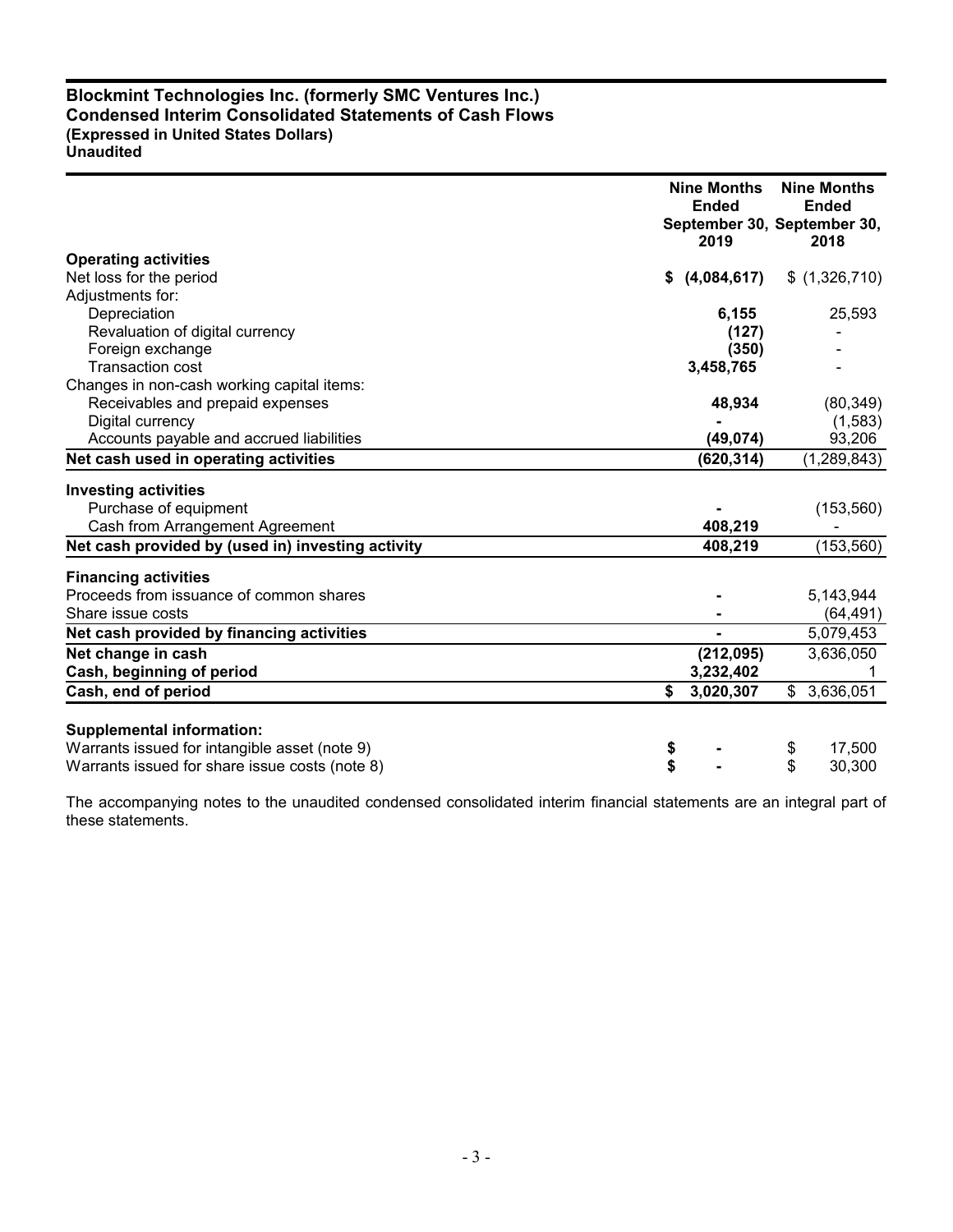# **Blockmint Technologies Inc. (formerly SMC Ventures Inc.) Condensed Interim Consolidated Statements of Changes in Equity (Expressed in United States Dollars) Unaudited**

|                                      |                         |   |                           |      |                                      |   | <b>Accumulated</b><br>other  |    |                   |             |
|--------------------------------------|-------------------------|---|---------------------------|------|--------------------------------------|---|------------------------------|----|-------------------|-------------|
|                                      | <b>Share</b><br>capital |   | <b>Warrant</b><br>reserve |      | <b>Contributed</b><br><b>Surplus</b> |   | comprehensive<br><b>loss</b> |    | <b>Deficit</b>    | Total       |
| Balance, December 31, 2017           |                         | S |                           |      |                                      |   |                              |    |                   |             |
| Cancellation of incorporation shares | (1)                     |   |                           |      |                                      |   |                              |    |                   |             |
| Private placement                    | 80,625                  |   |                           |      |                                      |   |                              |    |                   | 80,625      |
| Private placement                    | 5,063,320               |   |                           |      |                                      |   |                              |    |                   | 5,063,320   |
| Share issue costs                    | (94, 791)               |   | 30,300                    |      |                                      |   |                              |    |                   | (64, 491)   |
| Warrants issued for intangible asset |                         |   | 17,500                    |      |                                      |   |                              |    |                   | 17,500      |
| Net loss for the period              |                         |   |                           |      |                                      |   |                              |    | (1,326,710)       | (1,326,710) |
| Balance, September 30, 2018          | 5,049,154               |   | 47,800 \$                 |      |                                      |   |                              |    | $$(1,326,710)$ \$ | 3,770,244   |
|                                      |                         |   |                           |      |                                      |   |                              |    |                   |             |
| Balance, December 31, 2018           | \$<br>5,049,154         | S | 47,800                    | - \$ |                                      |   |                              |    | $$(1,827,303)$ \$ | 3,269,651   |
| Shares issued on acquisition of      |                         |   |                           |      |                                      |   |                              |    |                   |             |
| SMC Ventures (note 4)                | 3,835,279               |   |                           |      |                                      |   | 75                           |    |                   | 3,835,354   |
| Warrants expired                     |                         |   | (30, 300)                 |      | 30,300                               |   |                              |    |                   |             |
| Currency translation                 |                         |   |                           |      |                                      |   | (425)                        |    |                   | (425)       |
| Net loss for the period              |                         |   |                           |      |                                      |   |                              |    | (4,084,617)       | (4,084,617) |
| Balance, September 30, 2019          | 8,884,433               |   | 17,500                    | S.   | 30,300                               | S | (350)                        | ъ. | $(5,911,920)$ \$  | 3,019,963   |

The accompanying notes to the unaudited condensed consolidated interim financial statements are an integral part of these statements.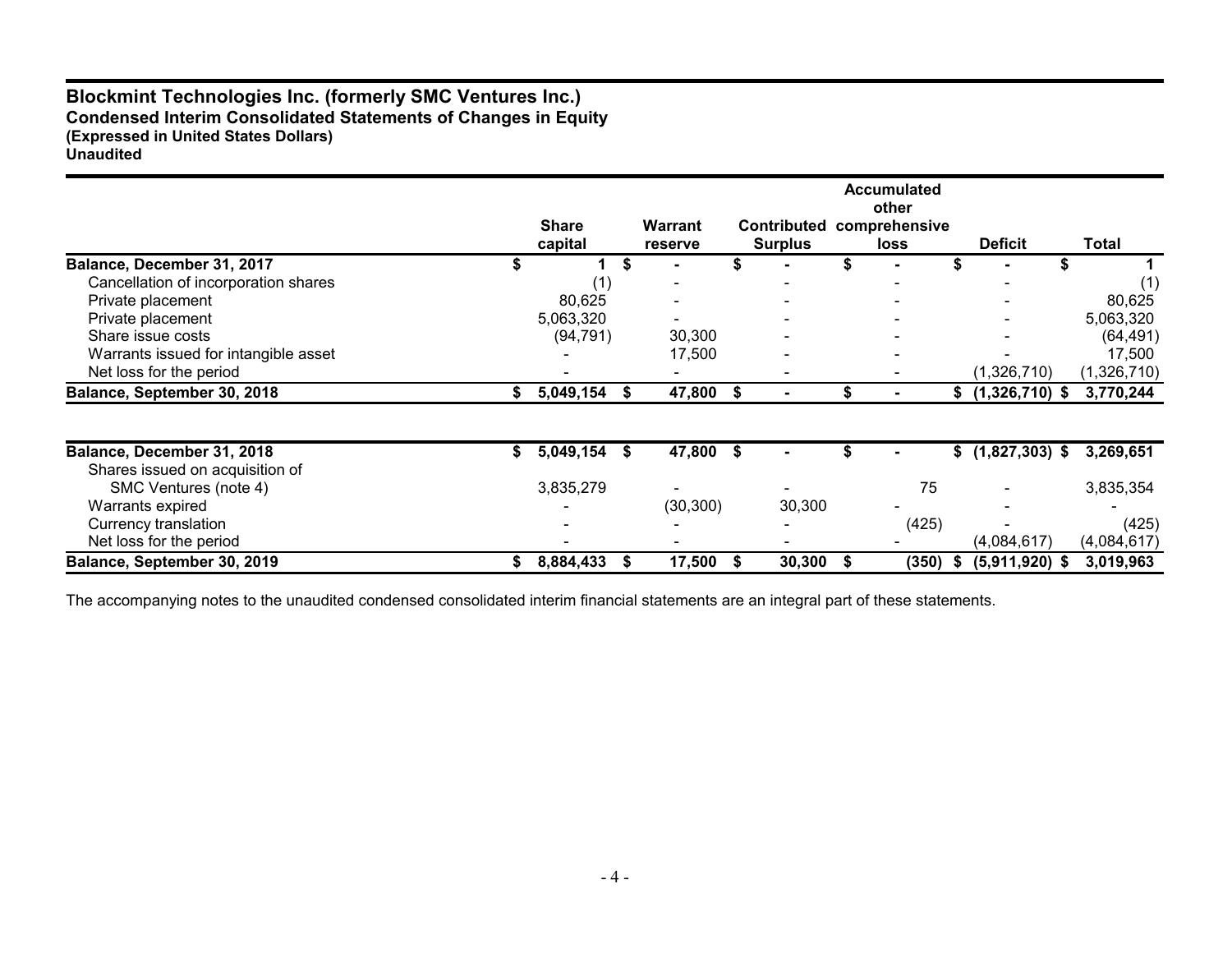# **1. Nature of operations and going concern**

BlockMint Technologies Inc. (formerly SMC Ventures Inc. ("SMC")) or the "Company") is a publicly traded company whose shares are listed on the TSX-V under the trading symbol BKMT. BlockMint (Canada) Technologies Inc. (formerly BlockMint Technologies Inc.) ("BlockMint-Canada"), a wholly owned subsidiary of the Company, was incorporated on December 22, 2017 pursuant to the British Columbia Business Corporations Act. BlockMint-Canada and its subsidiary, BlockMint (USA) Technologies Inc. ("BlockMint-USA") are in the business of developing distributed systems and networks that enable a more decentralized deployment of blockchain based applications such as cryptocurrency mining. BlockMint-USA was incorporated under the laws of the State of Delaware on March 6, 2018.

On February 19, 2019, the Company completed a triangular amalgamation whereby BlockMint-Canada shares were exchanged for SMC shares on the basis of 1.33 post-consolidated SMC share for each one (1) BlockMint-Canada share (the "Amalgamation") (see note 4). The Amalgamation was accounted for as a reverse takeover ("RTO") whereby BlockMint-Canada was identified as the acquirer for accounting purposes and the resulting unaudited condensed consolidated interim financial statements are presented as a continuance of BlockMint-Canada and the comparative figures presented in the unaudited condensed consolidated interim financial statements after the RTO are those of BlockMint-Canada.

The Company's registered office address is located at 29<sup>th</sup> Floor, 595 Burrard Street, Vancouver, British Columbia, V7X 1J5.

#### **Going concern**

The Company does not generate material revenue from operations. The Company incurred a net loss in the current period of \$4,084,617 and had an accumulated deficit of \$5,911,920 at September 30, 2019. These conditions indicate a material uncertainty that may cast significant doubt on the Company's ability to continue as a going concern. The Company does have working capital of \$2,990,152 at September 30, 2019.

These unaudited condensed consolidated interim financial statements have been prepared on a going concern basis, which presumes realization of assets and discharge of liabilities in the normal course of business for the foreseeable future. Accordingly they do not give effect to adjustments that would be necessary should the Company be unable to continue as a going concern and therefore be required to realize its assets and discharge its liabilities in other than the normal course of business and at amounts different from those presented in these unaudited condensed consolidated interim financial statements.

#### **2. Basis of presentation**

The Company applies International Financial Reporting Standards ("IFRS") as issued by the International Accounting Standards Board ("IASB") and interpretations issued by the International Financial Reporting Interpretations Committee ("IFRIC"). These unaudited condensed consolidated interim financial statements have been prepared in accordance with International Accounting Standard 34, Interim Financial Reporting. Accordingly, they do not include all of the information required for full annual financial statements required by IFRS as issued by IASB and interpretations issued by IFRIC.

The policies applied in these unaudited condensed consolidated interim financial statements are based on IFRS's issued and outstanding as of November 28, 2019, the date the Board of Directors approved the statements. Except as disclosed in note 3, the same accounting policies and methods of computation are followed in these unaudited condensed consolidated interim financial statements as compared with the most recent annual financial statements as at and for the year ended December 31, 2018. Any subsequent changes to IFRS that are given effect in the Company's annual financial statements for the period ending December 31, 2019 could result in restatement of these unaudited condensed consolidated interim financial statements.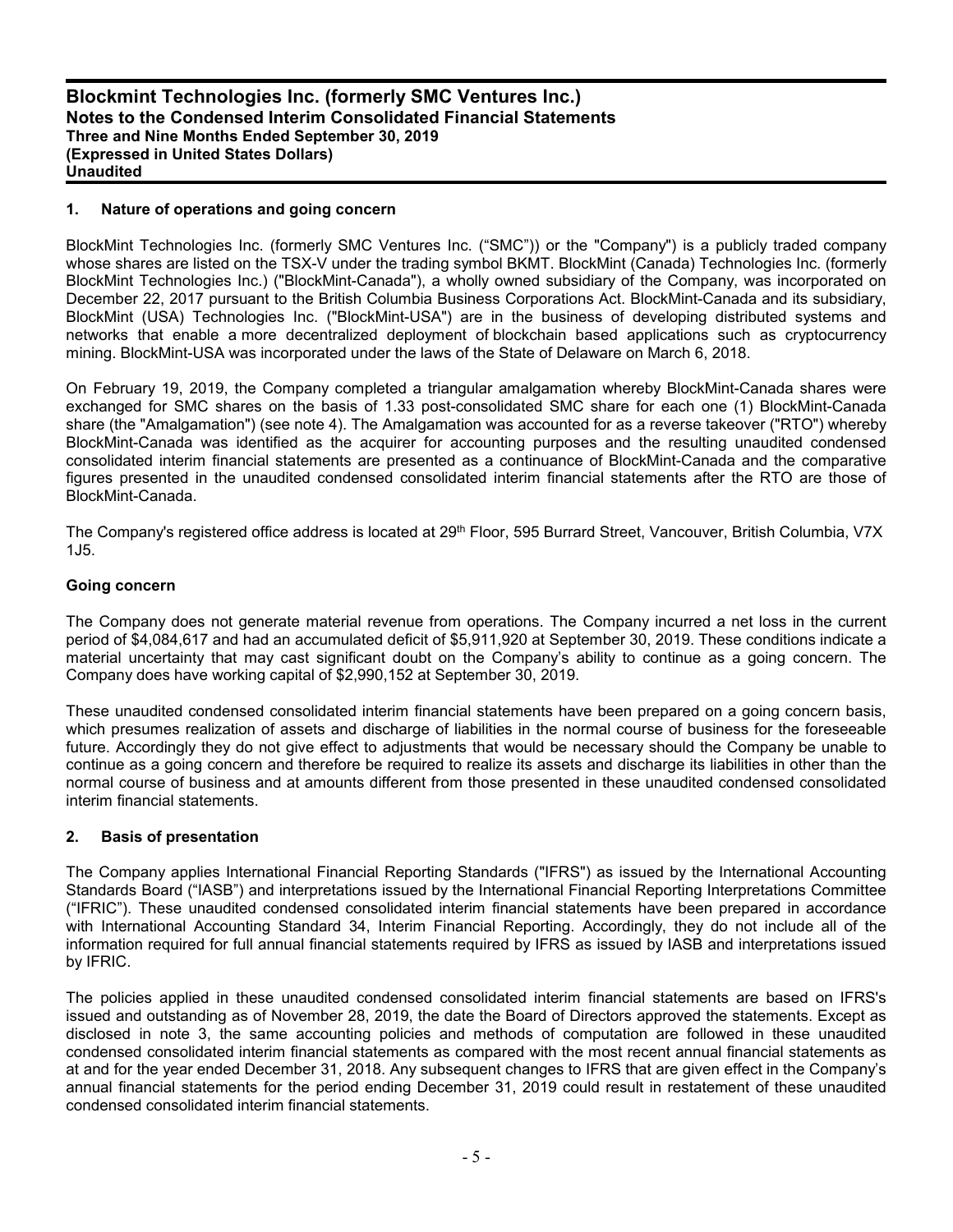## **3. Significant accounting policies**

#### **Changes in accounting policies**

#### New accounting policy adopted

#### *IFRIC Interpretation 23 Uncertainty over Income Tax Treatments*

The Interpretation provides guidance on the accounting for current and deferred tax liabilities and assets in circumstances in which there is uncertainty over income tax treatments. The Interpretation is applicable for annual periods beginning on or after January 1, 2019. At January 1, 2019, the Company adopted this standard and there was no material impact on the Company's unaudited condensed consolidated interim financial statements.

#### New standards not yet adopted and interpretations issued but not yet effective

There are no other relevant IFRS's or IFRS interpretations that are not yet effective that would be expected to have a material impact on the Company.

#### **4. Arrangement agreement**

On July 10, 2018, BlockMint-Canada, BlockMint-USA, SMC and 1166066 B.C. Ltd. ("SMC Subco"), a wholly-owned subsidiary of SMC, entered into an Arrangement Agreement whereby BlockMint-Canada agreed to amalgamate with SMC Subco, which would result in BlockMint-Canada and BlockMint-USA becoming wholly-owned subsidiaries of SMC. The Arrangement Agreement was amended on September 28, 2018.

On February 19, 2019, the Company closed its reverse takeover acquisition of BlockMint-Canada, whereby:

- SMC consolidated its 18,708,678 common shares on a two for one basis resulting is 9,354,387 post consolidation shares outstanding;
- ◆ BlockMint Technologies Inc. changed its name to Blockmint (Canada) Technologies Inc.;
- The Company issued 34,914,681 post-consolidation shares to the shareholders of BlockMint-Canada (1.33 post consolidation shares of the Company for each share of BlockMint-Canada);
- The Company issued 6,650,000 performance warrants in replacement of the 5,000,000 performance warrants outstanding in the capital of BlockMint-Canada and 152,498 finder's fee warrants in replacement of the 114,660 finder's fee warrants outstanding in the capital of BlockMint-Canada, each share purchase warrant entitling the holder to acquire one post consolidation share of the Company at the exercise price in the underlying BlockMint-Canada warrant.

In accordance with IFRS 3, Business Combinations, the substance of the transaction is a reverse takeover of a nonoperating company. The transaction does not constitute a business combination as SMC does not meet the definition of a business under the standard. As a result, the transaction is accounted for as a capital transaction with BlockMint-Canada being identified as the acquirer and the equity consideration being measured at fair value. The resulting unaudited condensed consolidated interim statement of financial position is presented as a continuance of BlockMint-Canada and comparative figures presented in the unaudited condensed consolidated interim financial statements after the reverse takeover are those of BlockMint-Canada.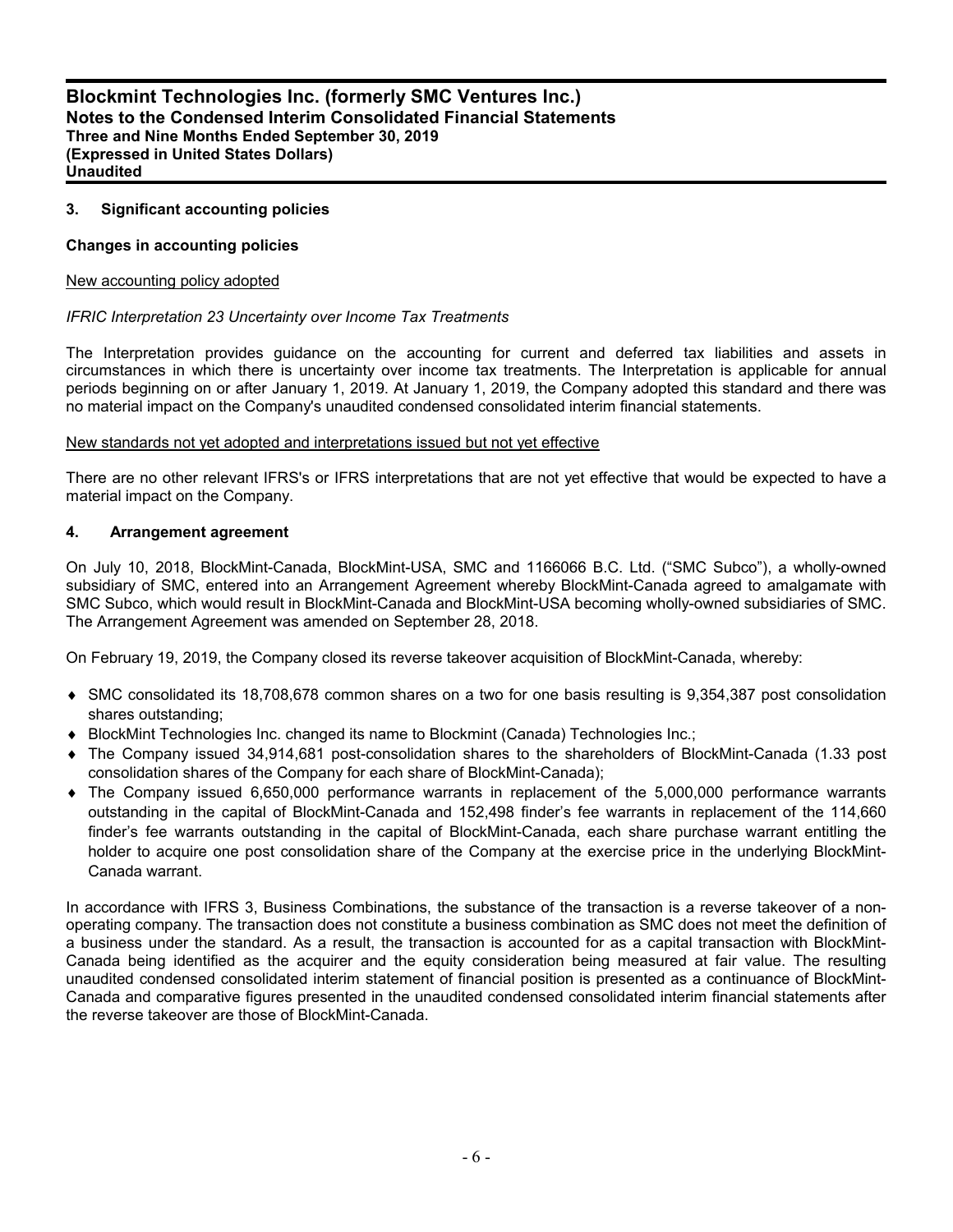## **4. Arrangement agreement (continued)**

IFRS 2, Share-based Payment, applies to transactions where an entity grants equity instruments and cannot identify specifically some or all of the goods or services received in return. Because BlockMint-Canada issued shares with a value in excess of the assets received, the difference is recognized in profit or loss as a transaction cost. The amount assigned to the transaction cost of \$3,458,765 is the difference between the fair value of the consideration and the net identifiable assets of SMC acquired by BlockMint-Canada.

The purchase price is recorded as the cost to acquire the share capital at the fair value at the time of the transaction. The excess of the amount paid over the fair value of the net assets acquired is charged to profit or loss as a transaction cost. Accordingly, share capital increased by \$3,835,279, being the fair value of the common shares issued for the acquisition.

| <b>Transaction cost</b>                  | S  | 3,458,765 |
|------------------------------------------|----|-----------|
| Net assets acquired                      | \$ | 376,514   |
| Accounts payable and accrued liabilities |    | (38, 362) |
| Other receivables and prepaid expenses   |    | 6.657     |
| Cash                                     | \$ | 408.219   |
| Identifiable assets acquired             |    |           |
| Total consideration                      | \$ | 3,835,279 |
| Consideration - Shares: SMC shareholders | \$ | 3,835,279 |
|                                          |    |           |

### **5. Digital currency**

Digital currency are measured at fair value using the quoted price on www.coinmarketcap.com. Management considers this fair value to be a Level 2 input under IFRS 13 *Fair Value Measurement* fair value hierarchy as the price on this source represents an average of quoted prices on multiple digital currency exchanges. The Company is relying on the data available at www.coinmarketcap.com to be an accurate representation of the closing price for the digital currency.

As at September 30, 2019, the Company's digital currency consisted of Monero with a fair value of \$679 (December 31, 2018 - \$552). Digital currencies are recorded at their fair value on the date that they were received as revenues and are revalued to their current market value at each reporting date based on the closing price obtained from www.coinmarketcap.com.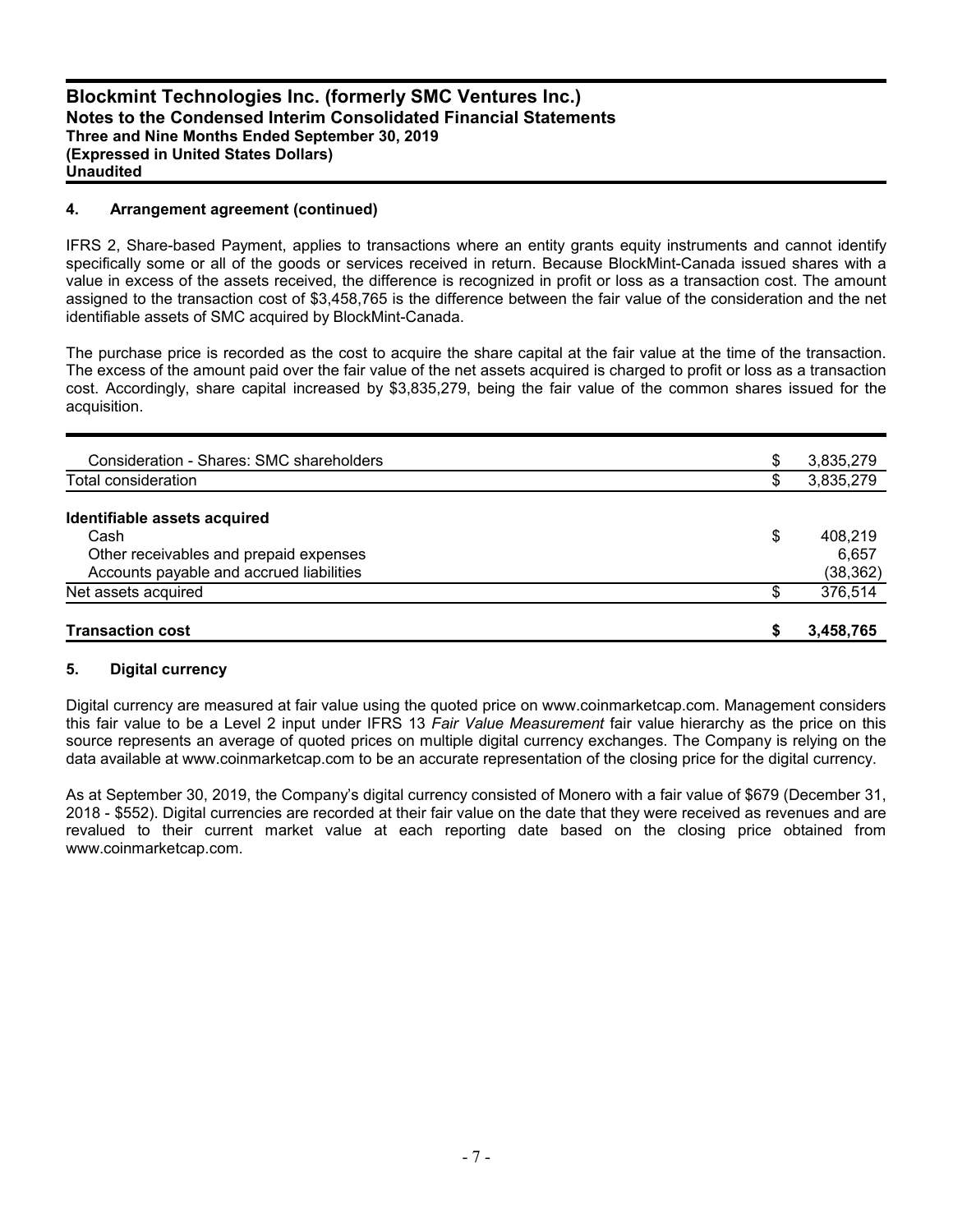# **6. Equipment**

| Cost                                                                  | Computer<br>and mining Furniture and<br>equipment<br>equipment |                                  |                                                                                 |                |                  |                    |  |
|-----------------------------------------------------------------------|----------------------------------------------------------------|----------------------------------|---------------------------------------------------------------------------------|----------------|------------------|--------------------|--|
| Balance, December 31, 2017<br>Additions                               | \$                                                             | 150,660                          | \$                                                                              | 2,900          | \$               | 153,560            |  |
| Balance, December 31, 2018<br>Balance, September 30, 2019             | \$                                                             | 150,660<br>150,660 \$            |                                                                                 | 2,900<br>2,900 | Ŝ.               | 153,560<br>153,560 |  |
| <b>Accumulated depreciation</b>                                       | Computer<br>and mining Furniture and<br>equipment              |                                  |                                                                                 | equipment      | Total            |                    |  |
| Balance, December 31, 2017<br>Depreciation for the year<br>Impairment | \$                                                             | 37,665<br>96,705                 | \$                                                                              | 724            | \$               | 38,389<br>96,705   |  |
| Balance, December 31, 2018<br>Depreciation for the period             |                                                                | 134,370<br>5,429                 |                                                                                 | 724<br>726     |                  | 135,094<br>6,155   |  |
| Balance, September 30, 2019<br><b>Carrying amount</b>                 | \$                                                             | 139,799<br>Computer<br>equipment | $\sqrt[6]{\frac{1}{2}}$<br>1,450<br>S.<br>and mining Furniture and<br>equipment |                | 141,249<br>Total |                    |  |
| Balance, December 31, 2018<br>Balance, September 30, 2019             | \$<br>\$                                                       | 16,290<br>10,861                 | \$<br>\$                                                                        | 2,176<br>1,450 | \$<br>\$         | 18,466<br>12,311   |  |

Digital currencies have a limited history and pricing has been very volatile. Historical performance of digital currencies are not indicative of their future price performance. The Company had undertaken a conservative approach and had no immediate plans to resume digital currency mining based on digital currency prices at the time. As a result, the Company has taken an impairment charge equal to the carrying amount of the mining equipment of \$96,705 as at December 31, 2018.

## **7. Intangible assets**

|                         | As at<br>December 31,<br>2017 | <b>Additions</b> | As at<br>December 31,<br>2018 | <b>Additions</b> | As at<br>September 30,<br>2019 |
|-------------------------|-------------------------------|------------------|-------------------------------|------------------|--------------------------------|
| Patent pending (note 9) | $\blacksquare$                | 7.500            | 17,500 \$                     |                  | 17,500                         |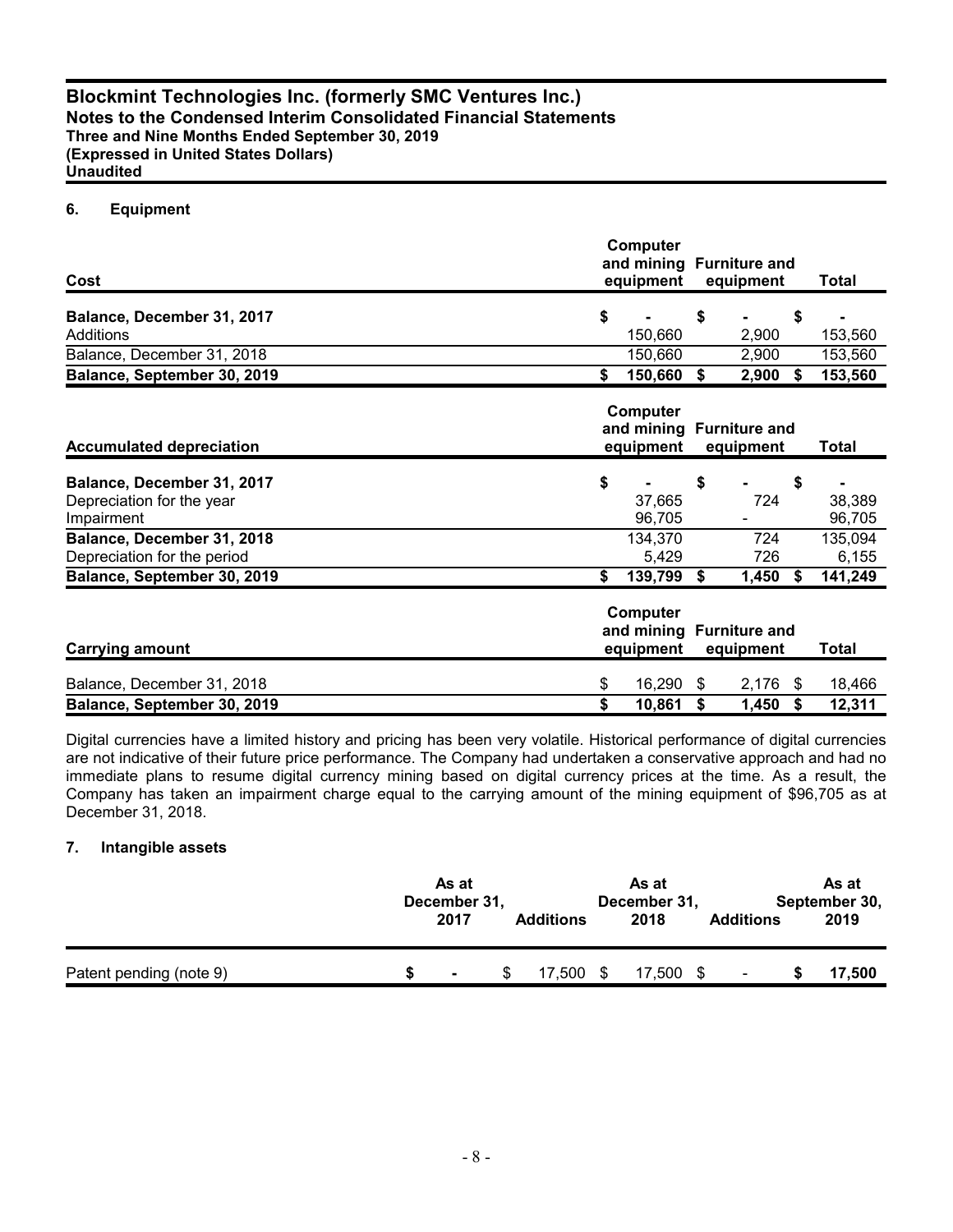## **8. Share capital**

## a) Authorized share capital

The Company is authorized to issue an unlimited number of common shares with no par value. The holders of common shares are entitled to receive dividends which may be declared from time to time, and are entitled to one vote per share at meetings of the Company. All shares are ranked equally with regards to the Company's residual assets.

#### b) Common shares issued

|                                                                     | Number of<br>common<br>shares | <b>Amount</b> |
|---------------------------------------------------------------------|-------------------------------|---------------|
| Balance, December 31, 2017                                          | 100S                          |               |
| Incorporation shares cancelled                                      | (100)                         | (1)           |
| Private placement (i)                                               | 16,125,000                    | 80,625        |
| Private placement (ii) (iii) (iv)                                   | 10.126.640                    | 5,063,320     |
| Share issue costs                                                   |                               | (94, 791)     |
| Balance, September 30, 2018                                         | 26,251,640<br>\$.             | 5,049,154     |
| Balance, December 31, 2018                                          | 26,251,640 \$                 | 5,049,154     |
| Elimination of BlockMint-Canada (v)                                 | (26, 251, 640)                |               |
| Conversion of BlockMint-Canada (v)                                  | 34,914,681                    |               |
| Conversion of shares and consideration for RTO ((iii) and (note 4)) | 9,354,387                     | 3,835,279     |
| Balance, September 30, 2019                                         | 44,269,068                    | 8,884,433     |

(i) On January 23, 2018, the Company issued an aggregate of 21,500,000 seed common shares to the directors, officers and consultants of the Company at a price of \$0.005 per share for gross cash proceeds of \$107,500. On March 14, 2018, 5,375,000 seed shares were returned to treasury, cancelled and cash of \$26,875 was returned to shareholders.

(ii) On March 7, 2018, the Company closed tranche 1 of a non-brokered private placement and issued an aggregate of 8,346,736 common shares at a price of \$0.50 per common share to raise aggregate gross proceeds of \$4,173,368. In connection with the offering, a cash commission of \$52,980 and \$6,111 in legal and other fees were paid, and an aggregate of 140,927 (105,960 pre-consolidation) compensation warrants were issued, each such compensation warrant entitling the holder to acquire one common share at an exercise price of \$0.50 expiring 1 year from the date of issuance.

A value of \$28,000 was estimated for the 140,927 (105,960 pre-consolidation) warrants on the date of grant using the Black-Scholes option pricing model with the following assumptions: expected dividend yield of 0%; share price of \$0.50; expected annual volatility of 142.75%; risk-free interest rate of 1.75%; and an expected life of 12 months.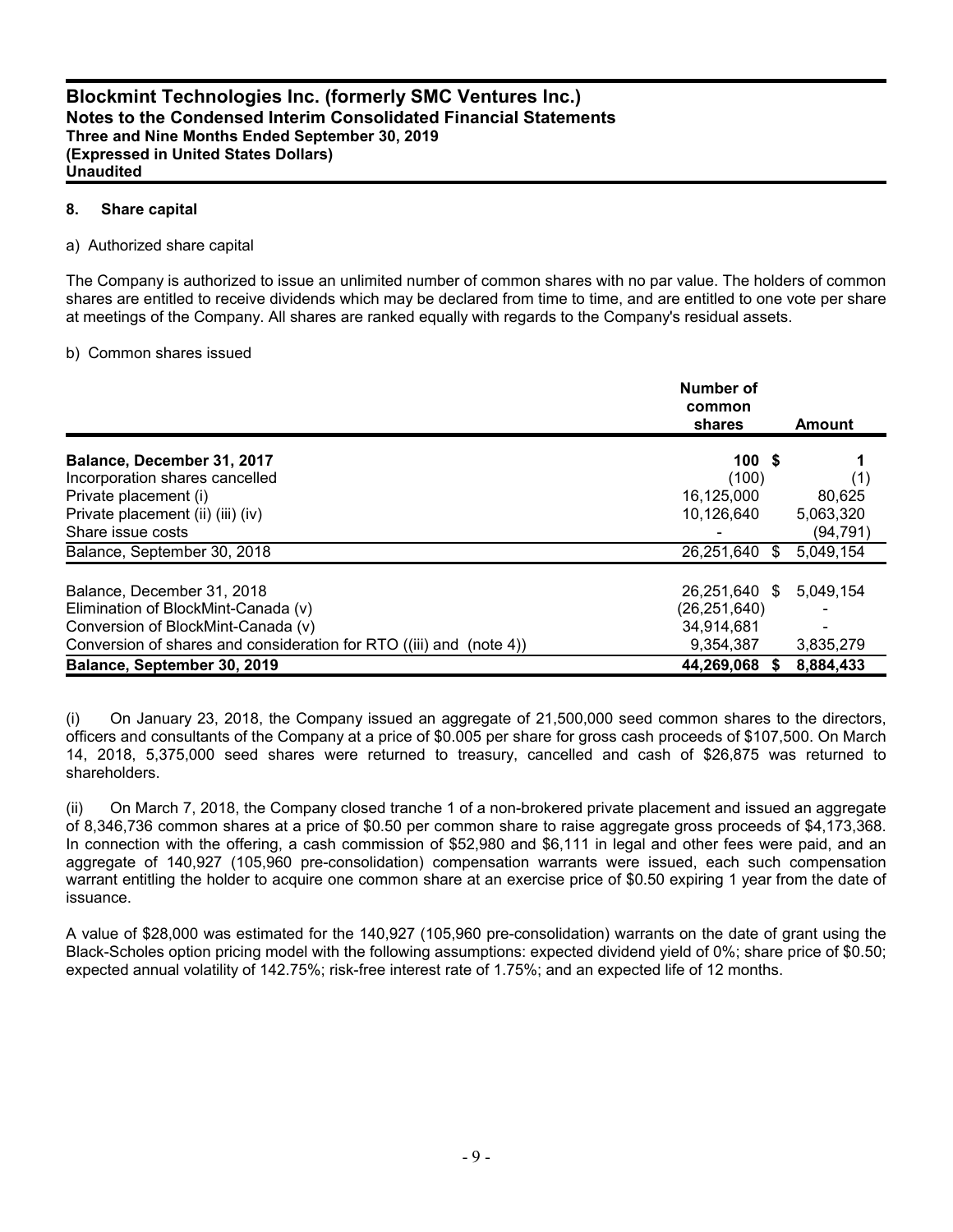#### **8. Share capital (continued)**

#### b) Common shares issued (continued)

(iii) On May 14, 2018, the Company closed tranche 2 of a non-brokered private placement and issued an aggregate of 879,904 common shares at a price of \$0.50 per common share to raise aggregate gross proceeds of \$439,952. In connection with the offering, a cash commission of \$4,350 was paid and an aggregate of 11,571 (8,700 preconsolidation) compensation warrants were issued, each such compensation warrant entitling the holder to acquire one common share at an exercise price of \$0.50 expiring 1 year from the date of issuance.

A value of \$2,300 was estimated for the 11,571 (8,700 pre-consolidation) warrants on the date of grant using the Black-Scholes option pricing model with the following assumptions: expected dividend yield of 0%; share price of \$0.50; expected annual volatility of 138.79%; risk-free interest rate of 1.95%; and an expected life of 12 months.

(iv) On June 12, 2018, the Company closed tranche 3 of a non-brokered private placement and issued an aggregate of 900,000 common shares at a price of \$0.50 per common share to raise aggregate gross proceeds of \$450,000. In connection with the offering, \$1,050 in legal and other fees were paid.

(v) On February 19, 2019, BlockMint-Canada, BlockMint-USA, SMC and 1166066 B.C. Ltd. ("SMC Subco"), a wholly-owned subsidiary of SMC, completed the Arrangement Agreement whereby SMC issued 34,914,681 postconsolidation shares to the shareholders of BlockMint-Canada (1.33 post consolidation shares for each share of BlockMint-Canada).

The Amalgamation was accounted for as a RTO whereby BlockMint-Canada, was identified as the acquirer for accounting purpose (see note 4).

#### **9. Warrant reserve**

|                                            | Number of<br>warrants | Weighted<br>average<br>exercise price |      |  |
|--------------------------------------------|-----------------------|---------------------------------------|------|--|
| Balance, December 31, 2017                 |                       | \$                                    |      |  |
| Issued $((i)$ and notes $8(b)(ii)$ $(iii)$ | 6,802,498             |                                       | 0.03 |  |
| Balance, September 30, 2018                | 6,802,498             | \$                                    | 0.03 |  |
| Balance, December 31, 2018                 | 6,802,498             | \$                                    | 0.03 |  |
| Expired                                    | (152, 498)            |                                       | 0.37 |  |
| Balance, September 30, 2019                | 6,650,000             |                                       | 0.03 |  |

(i) On February 1, 2018, the Company granted 6,650,000 (5,000,000 pre-consolidation) bonus warrants to two officers at an exercise price of CDN\$0.05 (USD\$0.04 pre-consolidation) for a period of 5 years from the date of issuance. The warrants were issued in exchange for all rights in the Intellectual Property, related to U.S. Patent Pending No. 15/848.583. 3,325,000 (2,500,000 pre-consolidation) of the bonus warrants are eligible for exercise provided at any time during the term the Company achieves at least cumulative gross revenue of \$4,000,000. The balance of 3,325,000 (2,500,000 pre-consolidation) warrants will be eligible for exercise when a further \$4,000,000 of gross revenue is achieved by the Company (i.e. cumulative gross revenue of \$8,000,000 from the date of issuance of the warrants).

The estimated fair value of the warrants at the grant date was \$17,500 using the Black-Scholes option pricing model. The underlying weighted average assumptions used in the estimation of fair value in the Black-Scholes valuation model were as follows: dividend yield 0%, expected annual volatility of 144.72%, risk free rate of return of 2.14% and an expected life of 5 years.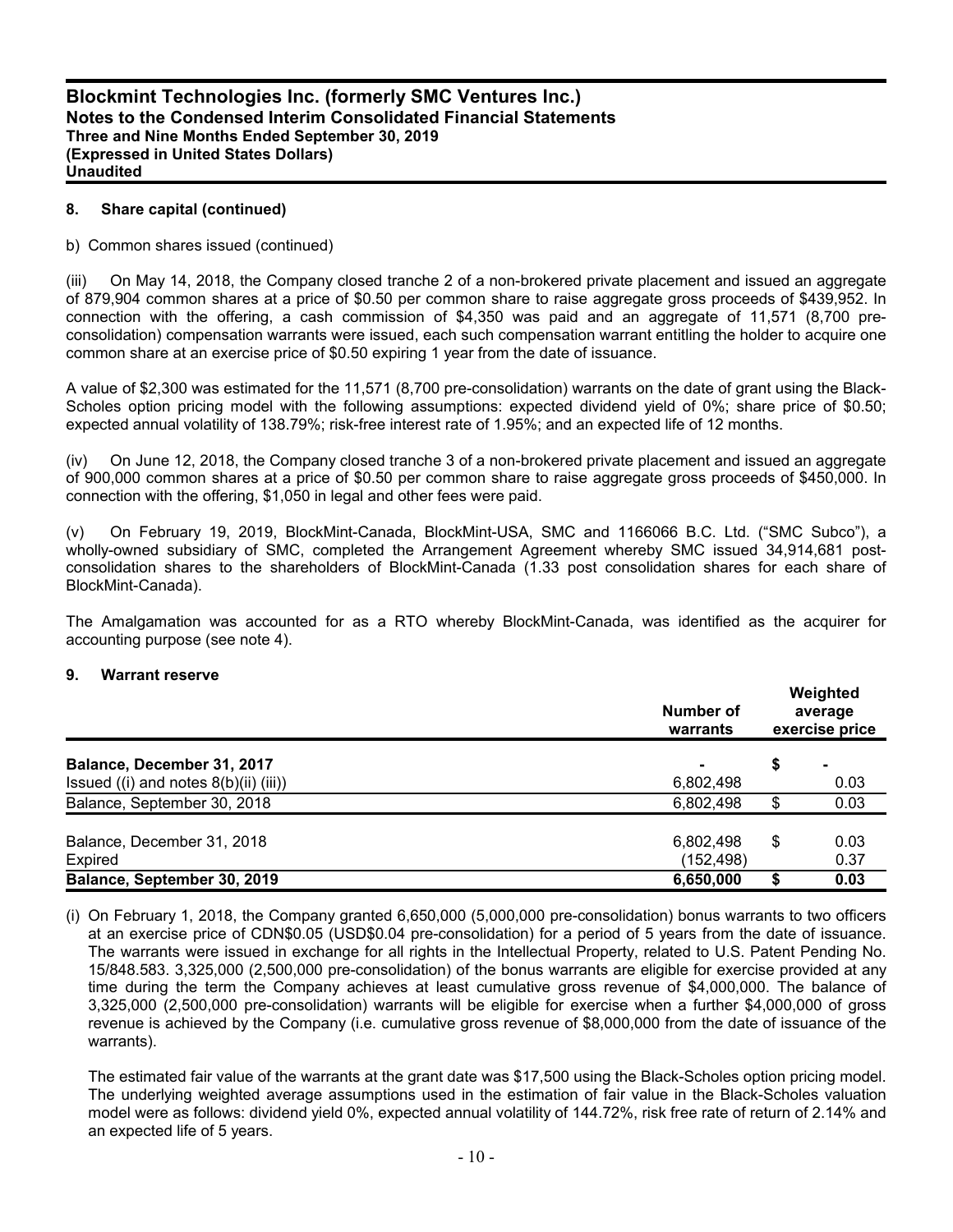# **9. Warrants reserve (continued)**

The following table reflects the warrants issued and outstanding as of September 30, 2019:

| <b>Expiry date</b> | Number of<br>warrants | <b>Grant date</b><br>fair value | <b>Exercise</b><br>price |  |
|--------------------|-----------------------|---------------------------------|--------------------------|--|
| February 1, 2023   | 6,650,000             | 17.500                          | CDN 0.05                 |  |
|                    | 6,650,000             | 17,500                          | \$0.03                   |  |

# **10. Related party transactions**

Key management personnel includes the Board of Directors of the Company, officers, and close family members and enterprises which are controlled by these individuals, as well as certain persons performing similar functions.

(a) The Company entered into the following transactions with related parties:

|                                |       |  | <b>Three Months Ended</b> |  |       |      | <b>Nine Months Ended</b> |        |  |  |  |  |
|--------------------------------|-------|--|---------------------------|--|-------|------|--------------------------|--------|--|--|--|--|
|                                |       |  | September 30,             |  |       |      | September 30,            |        |  |  |  |  |
|                                |       |  | 2019                      |  | 2018  | 2019 |                          | 2018   |  |  |  |  |
| Owen Bird Law Corporation      | (ii)  |  | $10,722$ \$               |  | ٠     |      | 41.674 \$                | 27,166 |  |  |  |  |
| Bayswater Consulting Ltd.      | (iii) |  | 2,268                     |  | 144   |      | 6.030                    | 7,248  |  |  |  |  |
| Marrelli Support Services Inc. | (iv)  |  | 8,177                     |  | 5.260 |      | 23,949                   | 15.718 |  |  |  |  |

(i) For the nine months ended September 30, 2018, the Company issued 6,650,000 (5,000,000 pre-consolidation) bonus warrants to two officers at an exercise price of CDN\$0.05 (USD\$0.04 pre-consolidation) for a period of 5 years from the date of issuance (see note 9).

(ii) For the three and nine months ended September 30, 2019, the Company expensed \$10,722 and \$41,674, respectively (three and nine months ended September 30, 2018 - \$nil and \$27,166, respectively) to a law firm with a common director for legal services. As at September 30, 2019, \$750 (December 31, 2018 - \$17,845) was payable to this party and the amount is included in accounts payable and accrued liabilities.

(iii) For the three and nine months ended September 30, 2019, the Company expensed \$2,268 and \$6,030, respectively (three and nine months ended September 30, 2018 - \$144 and \$7,248, respectively) to a company controlled by an officer for corporate services.

(iv) For the three and nine months ended September 30, 2019, the Company expensed \$8,177 and \$23,949, respectively (three and nine months ended September 30, 2018 - \$5,260 and \$15,718, respectively) to Marrelli Support Services Inc. ("Marrelli") for: Victor Hugo to act as the Chief Financial Officer of the Company; and for bookkeeping services. Victor Hugo is an employee of Marrelli. These services were incurred in the normal course of operations for general accounting and financial reporting matters. As at September 30, 2019, Marrelli was owed \$1,328 (December 31, 2018 - \$17,845), and the amount is included in accounts payable and accrued liabilities.